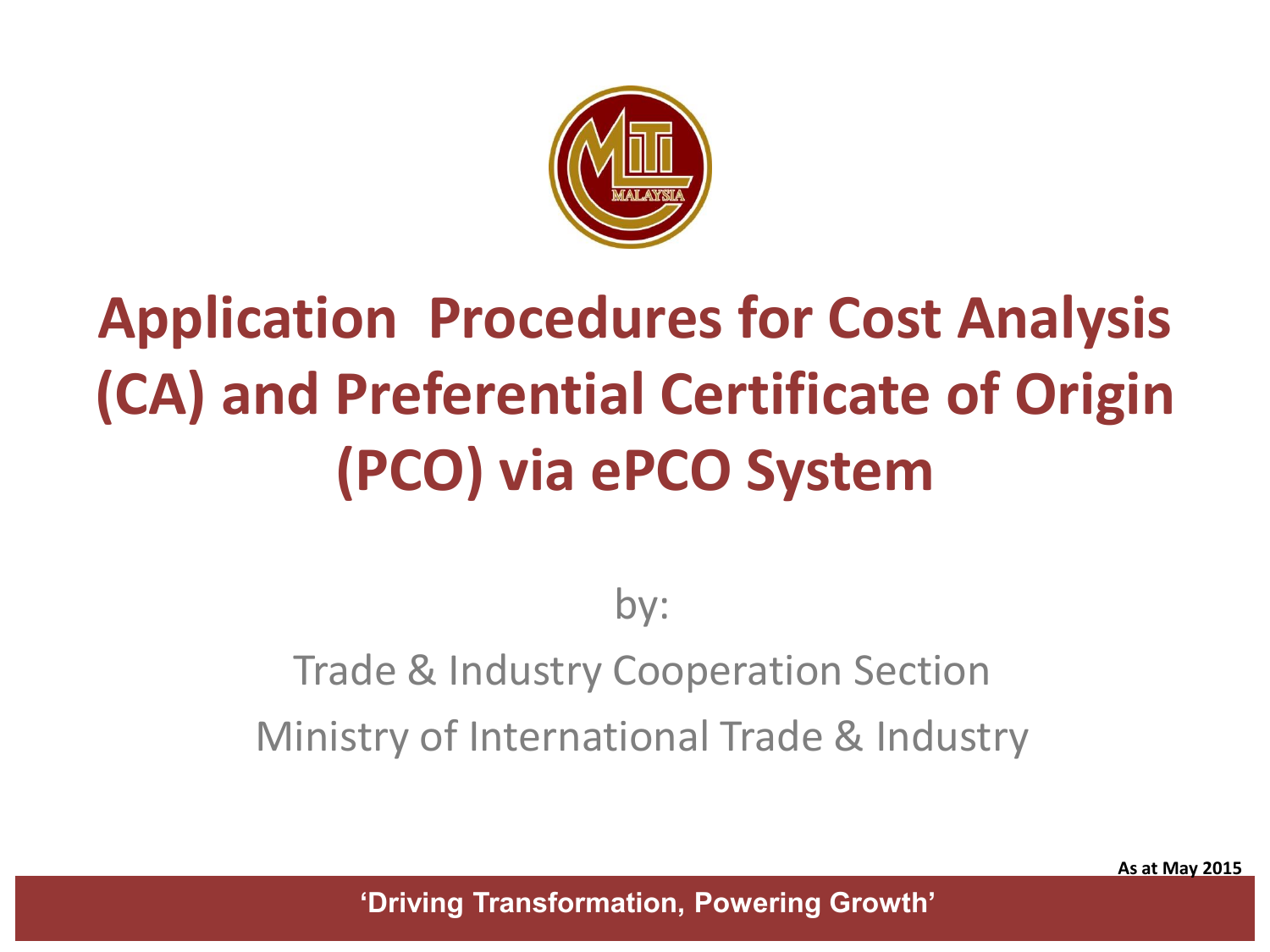



## **Online Application**

**No hardcopy for cost analysis application; Only CoO Form to be endorsed by MITI; Operated by DagangNet Technologies S/B**

> *epco.dagangnet.com.my* **CARELINE at 1 300 133 133**



**Ministry of International Trade and Industry (MITI) is the sole Issuing Authority for preferential Certificate of Origin (CoO).**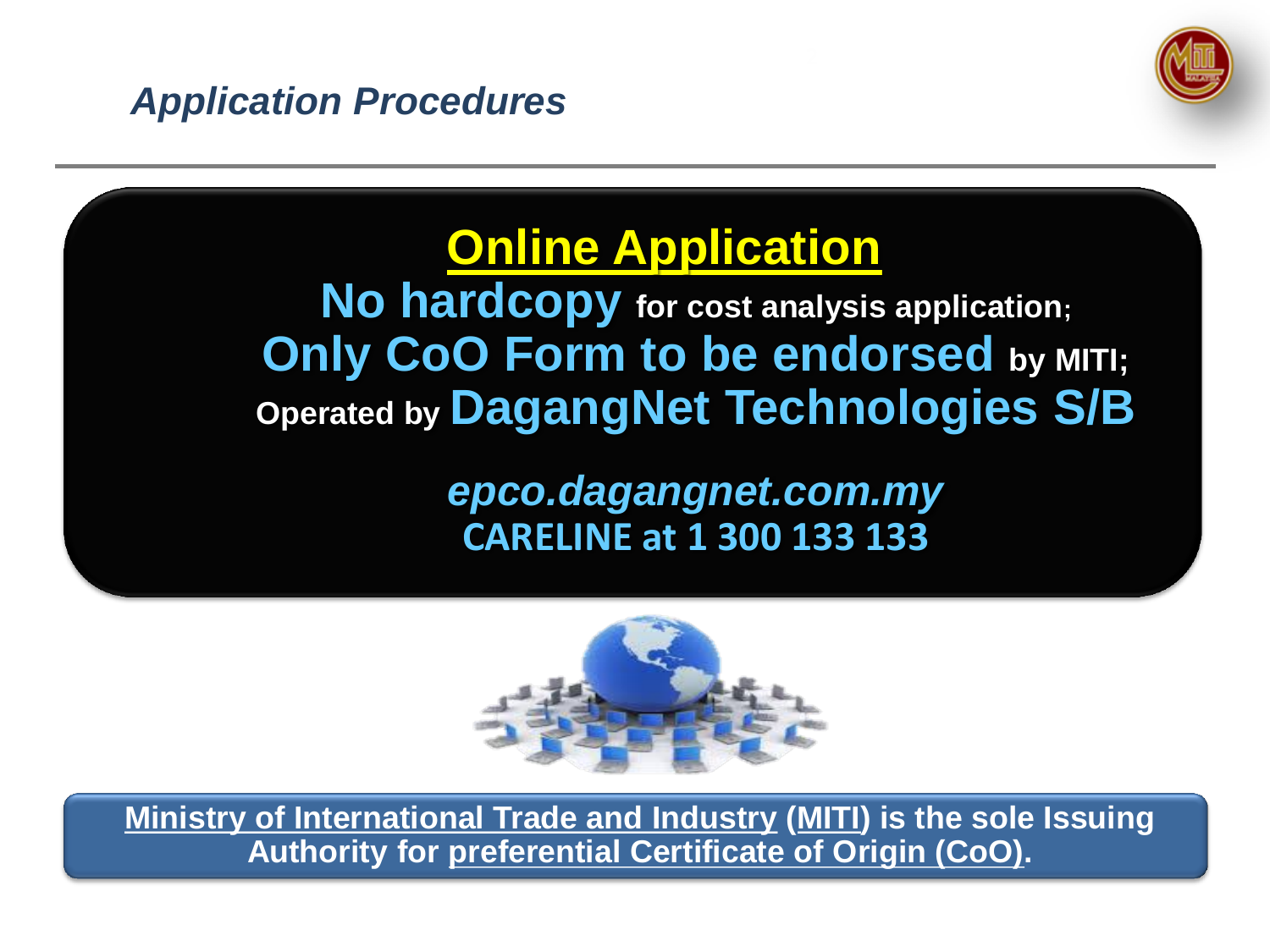#### **APPLICATION FOR CA**

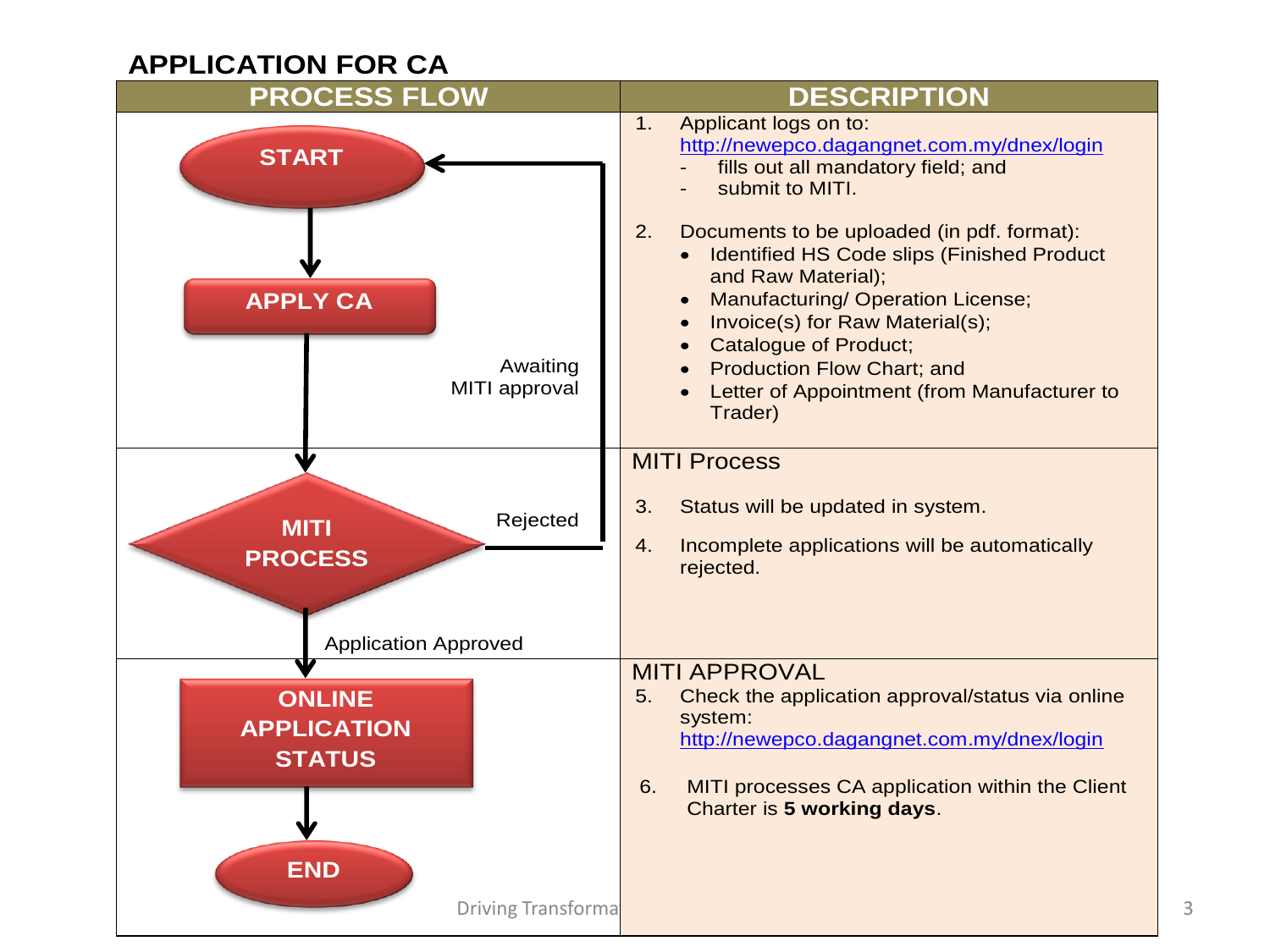#### **APPLICATION OF PCO**

| <b>PROCESS FLOW</b>                         | <b>DESCRIPTION</b>                                                                                                                                                                                                                                              |
|---------------------------------------------|-----------------------------------------------------------------------------------------------------------------------------------------------------------------------------------------------------------------------------------------------------------------|
| <b>START</b>                                | Application of Preferential Certificate of<br>Origin (PCO)<br>Upon Cost Analysis (CA) approval, applicant log on<br>$1_{-}$<br>to: http://newepco.dagangnet.com.my/dnex/login<br>Key in mandatory fields required; and<br>Submit to MITI for approval.          |
| <b>APPLY CO</b>                             | Documents to be uploaded (in pdf. format):<br>2.<br>Application of PCO before export:<br>Invoice; and<br>Packing List.                                                                                                                                          |
| Awaiting<br>MITI approval                   | <b>Application of PCO After Export:</b><br>Invoices;<br>Packing List;<br>Bill of Lading; and<br>Customs Form K2.                                                                                                                                                |
| Rejected<br><b>MITI</b>                     | <b>MITI Process</b><br>3.<br>MITI will process the PCO and the Client Charter is<br>24 hours (within working days only)                                                                                                                                         |
| <b>PROCESS</b><br>Approved<br>by MITI       | Status will be updated in system:<br>4.<br>http://newepco.dagangnet.com.my/dnex/login                                                                                                                                                                           |
| <b>PRINT &amp; MITI</b><br><b>SIGNATURE</b> | <b>Printing and Endorsement of PCO</b><br>5. The approved PCO need to be printed on PCO Form<br>(Form AJ, D, AANZ, AK, E, AI, MNZ, MPCEPA,<br>MAFTA, MCFTA, MJEPA and MICECA) by applicant<br>and submitted to MITI for endorsement with<br>specimen signature. |
| <b>END</b>                                  |                                                                                                                                                                                                                                                                 |

4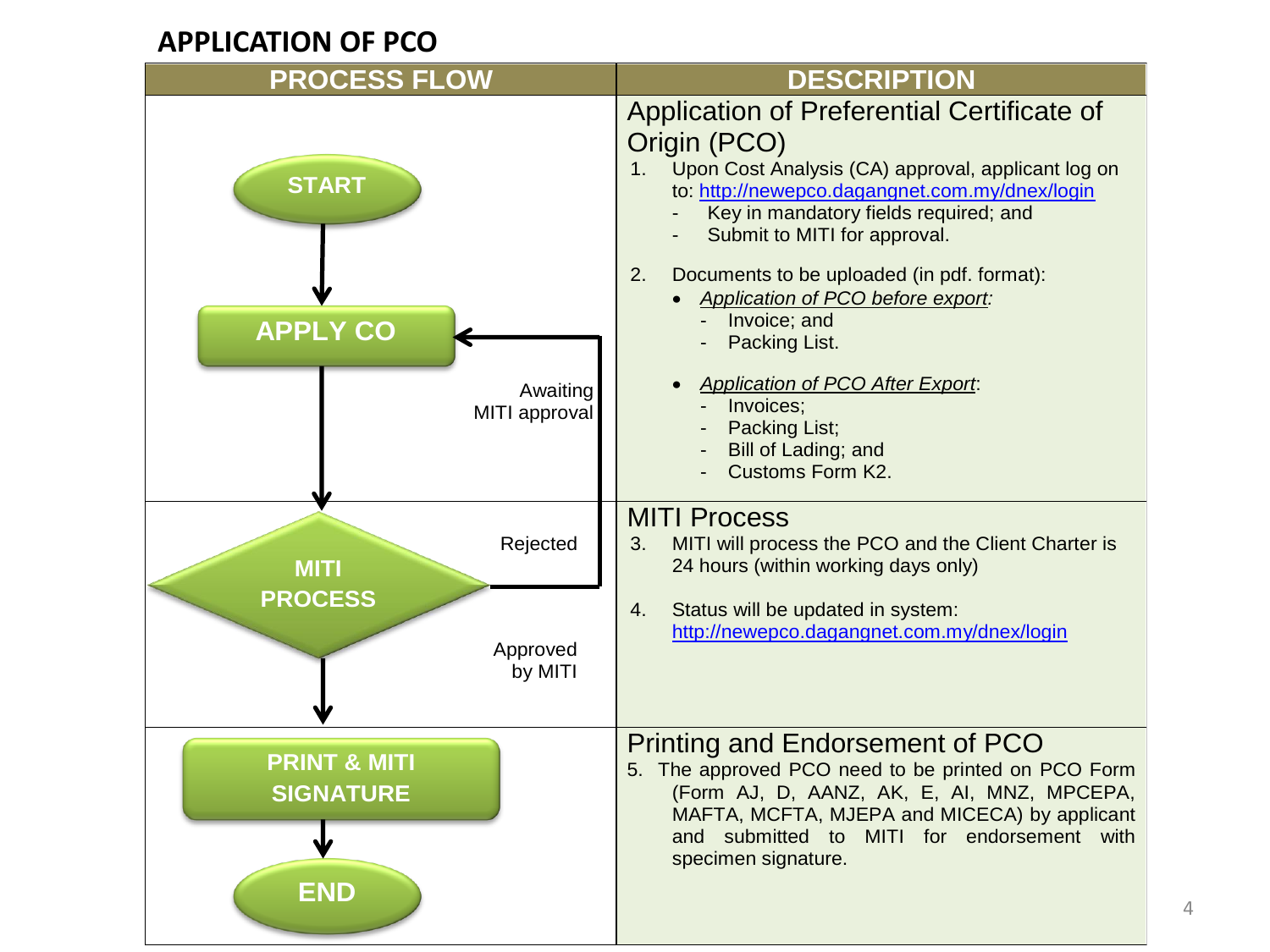

## *Back-to-Back Arrangement:* 5*Documentation Requirement*

- **Documents from the First Exporting Party:**
	- <sup>o</sup> **Copy of PCO;**
	- <sup>o</sup> **Invoice;**
	- <sup>o</sup> **Bill of Lading; and**
	- <sup>o</sup> **Packing List.**
- **Documents from the Second Exporting Party (Malaysian Exporter):**
	- <sup>o</sup> **Invoice;**
	- <sup>o</sup> **Bill of Lading;**
	- <sup>o</sup> **Packing List; and**
	- <sup>o</sup> **Customs/ Port Authority Declaration Form.**

**All applications for Back-to-Back must be done online in the ePCO System. Applicants are required to fill in the monitoring form for MITI to monitor the latest qualified of products.**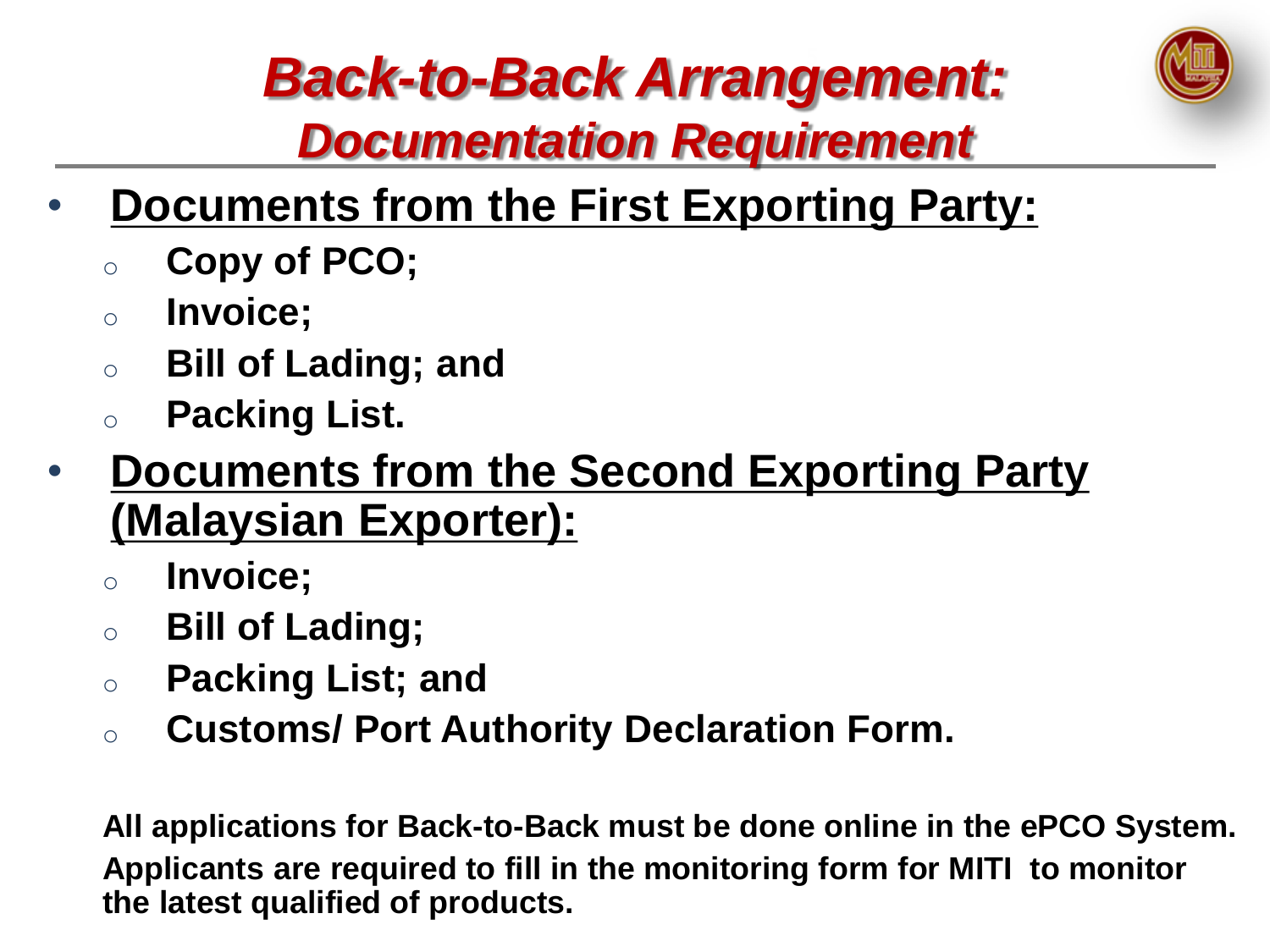

## **Third Party Arrangement:** *Documentation Requirement*

### • **Documents from Consignor (Malaysian Exporter):**

- <sup>o</sup> **Invoice;**
- <sup>o</sup> **Packing List;**
- <sup>o</sup> **Bill of Lading (for after shipment); and**
- <sup>o</sup> **Customs/ Port Authority Declaration Form.**

#### • **Documents from the Third Party:** <sup>o</sup> **\*Invoice**

#### **(\*)**

- Value on invoice is not mandatory to be shown.
- **If invoice from the Third Party is not available, applicant (consignor) must insert the Third Party's invoice number and date , and use consignor's FOB value during the application.**